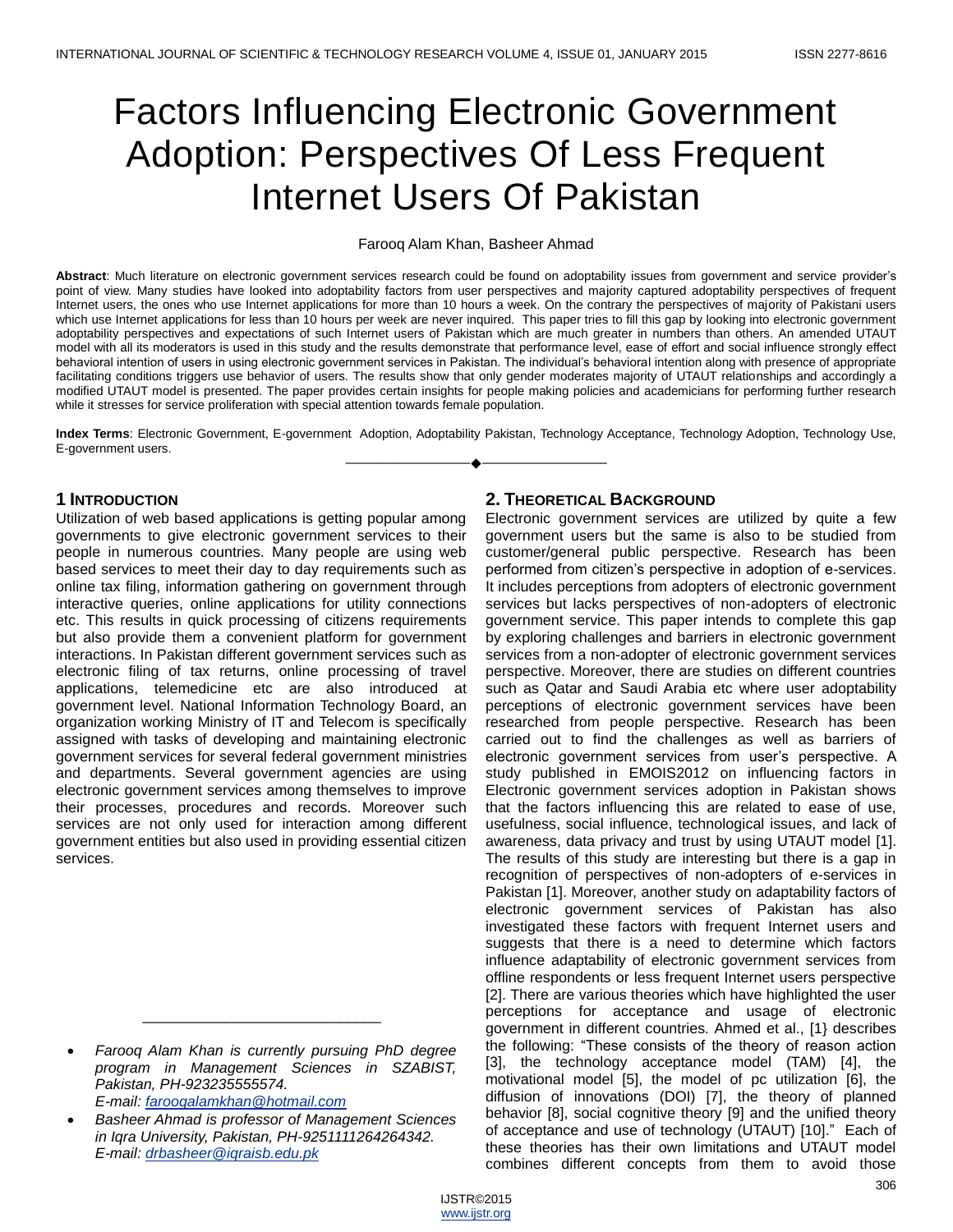limitations. Accordingly, UTAUT model presents us with four direct variables/constructs pertaining to Performance, Effort, Society, and Proper Conditions for use of technology. The use of technology and its adoptability trends are explained upto 70 percent by these four factors [10]. He argues that these four constructs are the most important straight determinants of technology adoption by users and its usage [10]. The main determinants of use behavior are (BI) and (FC) for (BI) these are (PE), (EE), (SI). Therefore UTAUT model is employed and suggested for use in a similar context by many researchers. According to Rosen [11], the UTUAT model should now considered as a yardstick for the technology adoptability studies because it captures user perceptions in a more comprehensive and pragmatic way than previous ones. The UTAUT model was used by Ahmed et al. [1] to study the factors affecting the electronic government adoption by respondents in the Pakistan who were using the Internet for more than ten hours per week with good Internet proficiency. The model was customized by targeting the university students and the UTAUT model moderators of gender, age and experience was not taken into account. A paper by [12] the UTAUT model has also been used in order to study the electronic government adoption by employees of Pension Management System in India. The studies show that there is low adoptability of electronic government services in Pakistan in frequent Internet users. However, a vast majority of Pakistanis of both sexes are not frequent Internet users. Therefore it would be a good research idea to figure out perceptions of such users to effectively come up with strategies of successful electronic government adoptability in Pakistan. Such as in Qatar [13] the adoptability is appreciating among frequent Internet users how there is also a need to consider and address the perceptions of less frequent Internet users so that overall adoptability figures of electronic government services may increase. Considering this and certain variables of UTAUT model we consider to employee UTUAT model with some variations. We think that in Pakistan a vast majority of less frequent Internet users would be either busy executives, who don't have time to use electronic government services, or busy housewives who are usually engaged in their domestic household assignments or people which do not have easy access to Internet. Moreover education or awareness to electronic government services could also be a factor for less electronic government adoptability in Pakistan. In addition to these trust, lack of confidence in government services or corruption could also be some dimensions which could affect perceptions of our UTAUT variable which are discussed later. The foregoing in view we consider that it would be a good idea based on scholarly evidence that this gap may be researched and contributed for promotion of electronic government service usage by different population segments of Pakistan.

## **3. RESEARCH FRAMEWORK AND HYPOTHESIS**

## **3.1 Research Framework**

In our study the UTAUT model was employed to determine the effects of Effort Expectancy (EE), Social Influence (SI) and Performance Expectancy (PE) on Behavioural Intention (BI) and of Facilitating Conditions (FC) on Use Behaviour (UB) from less frequent Internet user's perspective. In this study demographic factor such as age, gender etc will be used as moderating variable as per the UTAUT model. The research

framework figure below shows the original UTAUT model in a slightly altered way that all four moderating variables are included for all possible relationships:



*Fig 1. Research Framework*

## **3.2 Hypotheses**

| H1:   | PE impact on BI will be affected by all       |
|-------|-----------------------------------------------|
|       | moderating variables.                         |
| H1a:  | PE will positively influence BI of electronic |
|       | government services users.                    |
| H2:   | EE impact on BI will be affected by all       |
|       | moderating variables.                         |
| H 2a: | EE will positively influence BI of electronic |
|       | government services users.                    |
| H3:   | SI impact on BI will be affected by all       |
|       | moderating variables.                         |
| Н3а:  | SI will positively influence BI of electronic |
|       | government services users.                    |
| H4:   | FC impact on UB of electronic government      |
|       | adoption will be affected by all moderating   |
|       | variables.                                    |
| Н4а:  | FC will positively influence users UB of      |
|       | electronic government adoption.               |
|       |                                               |
| H5:   | BI will influence users UB of electronic      |
|       | government adoption.                          |
|       |                                               |
|       | .                                             |

## **4. RESEARCH METHOD**

This study captured data from a cross sectional survey questionnaire distributed among professionals, students and other Internet users in Islamabad/Rawalpindi area only. The respondents were of different age groups and educational levels. The selection of instrument, tests of reliability and validity of constructs are explained herewith. The questionnaire was adopted for this study from UTAUT study of Venkatesh et al. [10] while necessary changes in accordance to our constructs and operational definitions were made. A data requirement table was created to capture all the necessary dimensions of elements in relation to their constructs. Moreover, the same was aligned in a nomological network for clean and clear alignment of our constructs with their dimensions and their corresponding items/elements. The questionnaire included necessary demographic questions regarding gender, experience, Internet literacy and usage of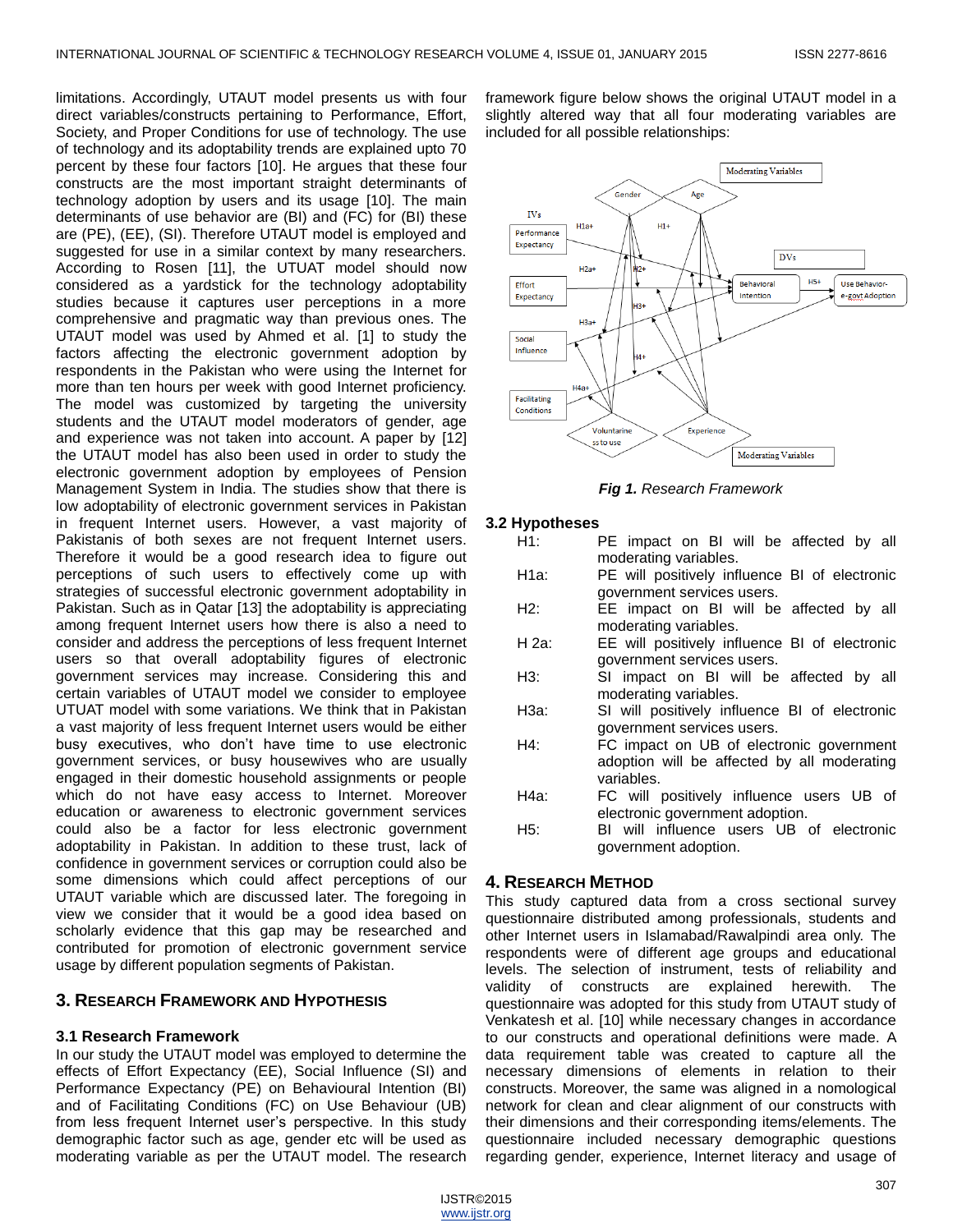Internet and electronic government services of Pakistan. The questionnaire further included 33 customized questions to cater our all major construct as detailed in nomological network. The study started with a pilot phase where 60 questionnaires were circulated and among them 50 instruments returned with a response rate of 83.33 %. From these 10 were returned invalid, and were not considered for data entry. All items of constructs were measured through a (05) five point likert scale from (1) as strongly agree to (5) as strongly disagree option. Reliability of all measures used in this study was considered to determine multiple measure consistency during pilot phase. The face validity of instrument was achieved by expert review and peer review while instrument's content validity was checked through reliability analysis of SPSS. The 50 responses of pilot testing were analyzed and it was realized that one item in FC construct area was not feasible. To address this problem factor analysis was performed and it was found appropriate to drop that item from final questionnaire. Accordingly the Cronbach alpha values for reliability test were determined for entire instrument as well as for individual construct items. These values exceed 0.70 for all 32 elements together and for each construct individually for both less frequent and frequent Internet users. Considering this all 32 items were considered appropriate and outcome of reliability measures are shown in tables below.

| TABLE 1                         |
|---------------------------------|
| <b>RELIABILITY TEST RESULTS</b> |

| Content Reliability Test Results (Instrument) |      |                                              |    |  |  |  |  |
|-----------------------------------------------|------|----------------------------------------------|----|--|--|--|--|
|                                               |      | Crosbach's Alpha                             |    |  |  |  |  |
| Internet hours spended<br>Baud on             |      |                                              |    |  |  |  |  |
| oa wak                                        |      | Crosbach's Aleha Standardized hems N of hems |    |  |  |  |  |
| <b>Jose than 10 hours</b>                     | .957 | .957                                         | 32 |  |  |  |  |
| more then 10 hours                            | .943 | 944                                          | 32 |  |  |  |  |

#### **TABLE 2** CONSTRUCTS RELIABILITY TESTS

**Content Reliability Test Results (Constructs)** 

| Construct                           | Cronbach's<br>Alpha | Cronbach's Alpha Based on<br>Standardized Items | N of Items |
|-------------------------------------|---------------------|-------------------------------------------------|------------|
| <b>Behavioral Intention (BI)</b>    |                     |                                                 |            |
| less than 10 hours.                 | .824                | .826                                            | 4          |
| more than 10 hours.                 | .842                | .842                                            | 4          |
| <b>Performance Expectancy (PE)</b>  |                     |                                                 |            |
| less than 10 hours.                 | .907                | .907                                            | 10         |
| more than 10 hours                  | .869                | .871                                            | 10         |
| <b>Effort Expectancy (EE)</b>       |                     |                                                 |            |
| loss than 10 hours                  | \$14                | .814                                            | 5          |
| more than 10 hours.                 | .849                | .850                                            | 5          |
| <b>Facilitating Conditions (FC)</b> |                     |                                                 |            |
| less than 10 hours.                 | .734                | .734                                            | з          |
| more than 10 hours.                 | .658                | .660                                            | з          |
| Social Influence (SI)               |                     |                                                 |            |
| loss than 10 hours                  | .856                | .857                                            | 7          |
| more than 10 hours                  | .863                | .865                                            | 7          |
| <b>Use Behavior e-govt</b>          |                     |                                                 |            |
| adoptability                        |                     |                                                 |            |
| loss than 10 hours.                 | .752                | .751                                            | з          |
| more than 10 hours.                 | .714                | .713                                            | s          |

After the reliability analysis, the final questionnaire was distributed to general population in Islamabad/Rawalpindi area. The survey was performed both offline and online and a total of 350 questionnaires were distributed offline and out which 320 were returned valid. In response to online survey a total of 67 results were entered however only 50 were found usable. Considering this the total sample size was 370 consisting of both frequent and less frequent Internet users. The tests were run from both less frequent and frequent Internet users and both categories were compared however the focus was on results achieved for less frequent Internet users only.

## **5. DATA ANALYSIS AND RESULTS**

The following table summarizes the demographic results for the entire population results:

| <b>TABLE 3</b>          |
|-------------------------|
| POPULATION DEMOGRAPHICS |

|                                 |                | Total Stavey Sea ages |     |
|---------------------------------|----------------|-----------------------|-----|
|                                 |                | Value Labd            | N   |
| Internet hours spended per week | ٥              | less from 10 hours.   | 267 |
|                                 | ı              | morothen 10 hours     | 103 |
| Gender of Respondent            | ٥              | Fornda                | 116 |
|                                 | ı              | Malo                  | 254 |
| Ago of respondent               | ı              | 16 or below           | s   |
|                                 | $\overline{2}$ | 17-25 years           | 255 |
|                                 | 3              | 26-35 years           | 79  |
|                                 | 4              | 36-45 years           | 21  |
|                                 | 5              | 46 or shows           | 7   |
| Expedience e-government service | ٥              | No                    | 149 |
|                                 | ı              | ya                    | 221 |
| Voluntariness to use            | ٥              | No                    | 108 |
|                                 | ı              | Yes                   | 262 |

In addition to above the following table shows demographic results distribution separately for less frequent Internet users and frequent Internet users.

| TABLE 4                           |  |  |  |  |  |
|-----------------------------------|--|--|--|--|--|
| DEMOGRAPHICS OF FREQUENT AND LESS |  |  |  |  |  |
| <b>FREOUENT USERS</b>             |  |  |  |  |  |

|                                 | Demographic raciois Statistics: Les and rivel uent intennet Osers |   |             |                |
|---------------------------------|-------------------------------------------------------------------|---|-------------|----------------|
| internet houes spended per work |                                                                   |   | Value Label | N              |
| lass then 10 has n              | <b>Gender of Respondent</b>                                       | ۰ | Fornato     | 91             |
|                                 |                                                                   | ı | Male        | 176            |
|                                 | Ago of suspondent                                                 | ı | 16 or below | z,             |
|                                 |                                                                   | 2 | 17-25 years | 189            |
|                                 |                                                                   | з | 26-35 years | 50             |
|                                 |                                                                   | 4 | 36-45 years | 14             |
|                                 |                                                                   | s | 46 or above | 7              |
|                                 | Experience e-government                                           | ۰ | No          | 108            |
|                                 | sarvice                                                           | ı | ya.         | 159            |
|                                 | Voluntariness to use                                              | ۰ | No          | 76             |
|                                 |                                                                   | ı | Yes         | 191            |
| more then 10 hours              | <b>Gender of Respondent</b>                                       | ۰ | Fondo       | 25             |
|                                 |                                                                   | ٠ | Male.       | 78             |
|                                 | Age of respondent                                                 | ٠ | 16 or below | п              |
|                                 |                                                                   | 2 | 17-25 years | 66             |
|                                 |                                                                   | з | 26-35 years | 29             |
|                                 |                                                                   | 4 | 36-45 years | $\overline{7}$ |
|                                 | Experience e-government                                           | ۰ | No          | 41             |
|                                 | service                                                           | ı | ya          | 62             |
|                                 | Voluntariness to use                                              | ۰ | No          | 32             |
|                                 |                                                                   | ٠ | Yes         | 71             |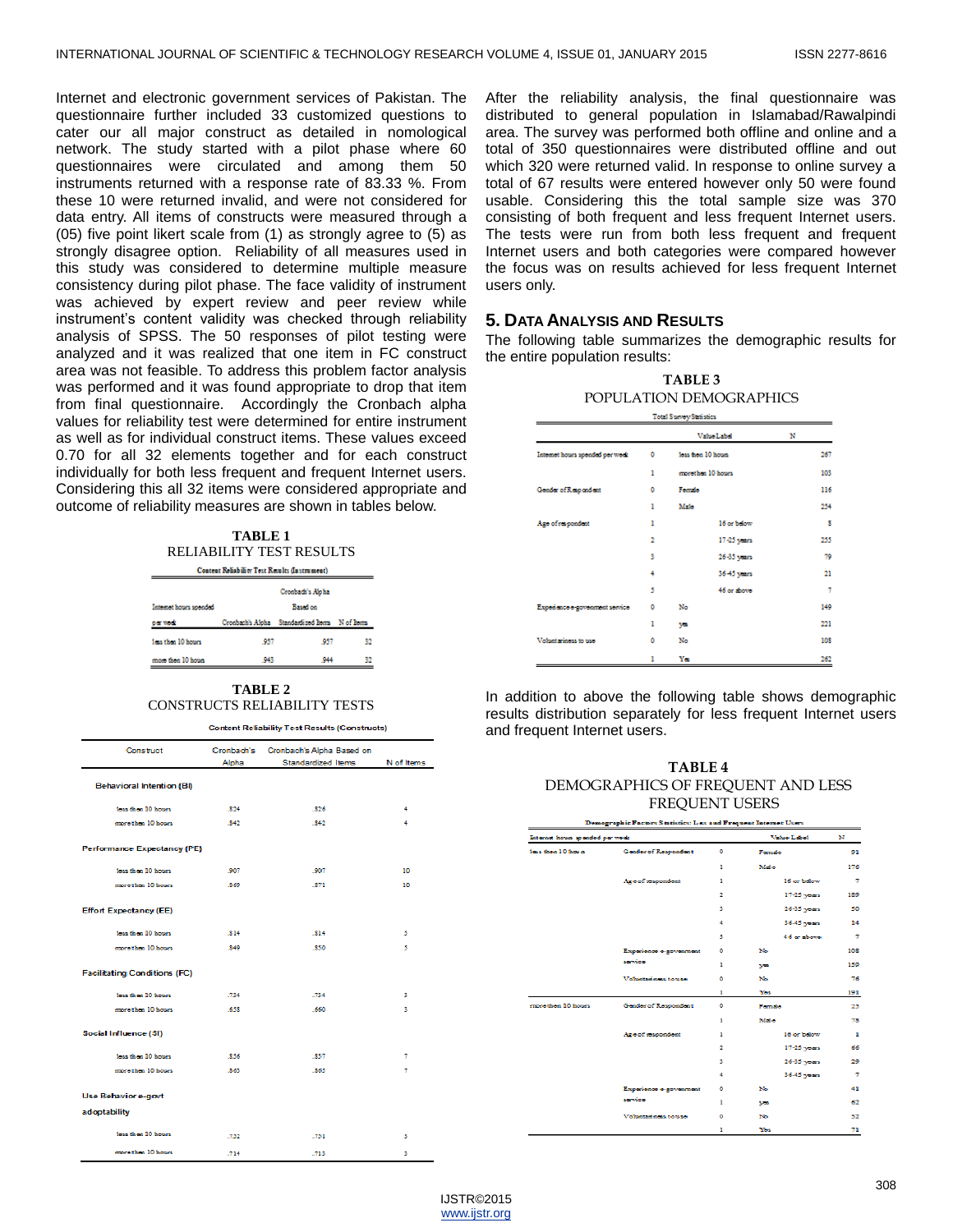In addition to these, the six constructs are tabulated in following table which clearly shows that all UTAUT variables were significantly and positively correlated for both categories.

| TABLE 5             |
|---------------------|
| <b>CORRELATIONS</b> |

| <b>Pearson Correlations</b>     |    |    |                      |                    |                      |                      |                      |
|---------------------------------|----|----|----------------------|--------------------|----------------------|----------------------|----------------------|
| Internet hours spended per week |    | UB | 匪                    | FC                 | ΕE                   | SI                   | ВI                   |
| loss than 10 hours              | UB | ı  | $.724$ <sup>27</sup> | 592"               | $.617$ <sup>**</sup> | $.555$ <sup>**</sup> | .554"                |
|                                 | ш  |    | ı                    | .677               | .748                 | $.738-1$             | .686 <sup>2</sup>    |
|                                 | FC |    |                      | ı                  | $.625$ <sup>**</sup> | .594                 | $.603$ <sup>**</sup> |
|                                 | ЕΕ |    |                      |                    | ı                    | $.719$ <sup>**</sup> | $.615^{22}$          |
|                                 | SI |    |                      |                    |                      | ı                    | $.684$ <sup>**</sup> |
|                                 | вг |    |                      |                    |                      |                      | ı                    |
| more than 10 hours              | UB | ı  | $.578$ <sup>**</sup> | .405 <sup>**</sup> | $.608-1$             | $.525^{m}$           | $.419$ <sup>**</sup> |
|                                 | 匪  |    | ı                    | .606"              | .632 <sup>m</sup>    | .554"                | .519**               |
|                                 | FC |    |                      | ı                  | .565                 | .380"                | 575"                 |
|                                 | EE |    |                      |                    | ı                    | .685 <sup>2</sup>    | .593**               |
|                                 | SI |    |                      |                    |                      | ı                    | $.556$ <sup>**</sup> |
|                                 | вг |    |                      |                    |                      |                      | 1                    |

\*\* significant constation at 0.01 level (2-tailed)

The general linear model and regression analysis were used to check validity of all hypotheses. Tests were run to test the original UTAUT variables with all moderating variables effects and accordingly significant results were achieved. The following section explains the results of each hypothesis.

### **4.1 H1: PE impact on BI will be affected by all moderating variables.**

General linear model was run between PE and BI, with all UTAUT moderators first to see the significance of these variables impact on the DV. The following table shows the results of the test for both less frequent and frequent Internet users:

#### **TABLE 6** GLM TEST RESULTS

**CE-MTaur Rando** 

|                        |                  | <b>CETAT TEST INCRESS</b> |     |             |         |      |
|------------------------|------------------|---------------------------|-----|-------------|---------|------|
| <b>DV:BI</b>           |                  |                           |     |             |         |      |
| Internet hours spended |                  | Type III Sum of           |     |             |         |      |
| ope work.              | Source           | Sosseres                  | đ£  | Mean Senato | F       | Siz. |
| loss then 10 hours     | Corrected Medal  | <b>SS.100*</b>            | s   | 11.013      | 30.478  | .000 |
|                        | Intercept        | 6.544                     | ı   | 6.544       | 18.112  | .000 |
|                        | Gender           | .184                      | ı   | .184        | .510    | .476 |
|                        | Ago              | .957                      | 4   | .239        | .662    | .619 |
|                        | Experience       | 1.404                     | ı   | 1,404       | 3.886   | .050 |
|                        | Volent contou so | .769                      | ı   | .769        | 2.129   | .146 |
|                        | Æ                | 69.633                    | ı   | 69.633      | 192.717 | .000 |
|                        | Earne            | 93.221                    | 258 | .361        |         |      |
|                        | Total            | 1492.813                  | 267 |             |         |      |
|                        | Corrected Total  | 181.322                   | 266 |             |         |      |
| more than 10 hours     | Corrected Model  | 20.785*                   | π   | 2.969       | 6.123   | .000 |
|                        | Intercopt        | 5.647                     | ı   | 5.647       | 11.646  | .001 |
|                        | Gender           | .844                      | ı   | .844        | 1.740   | .190 |
|                        | Ago              | .810                      | з   | .270        | .557    | .645 |
|                        | Experience       | .140                      | ı   | .140        | .288    | .593 |
|                        | Volent contou so | .344                      | ı   | .344        | .710    | .401 |
|                        | PE               | 14.102                    | ı   | 14.102      | 29.080  | .000 |
|                        | Earne            | 46.069                    | 95  | .485        |         |      |
|                        | Total            | 554,000                   | 103 |             |         |      |
|                        | Concerted Total  | 66.854                    | 102 |             |         |      |

a. R. square =  $.486$  ( $Ad$  justed R. square =  $.470$ )

b. R square = .311 (Adjusted R square = .260)

It could be seen from the above mentioned results that age is the least significant moderator for less frequent Internet users therefore it would be appropriate to run the analysis without considering age to determine results on other factors. Accordingly several iterations were performed one by one without inclusion of least significant factors and finally the following results were achieved.

## **TABLE 7** GLM TEST RESULTS

**GLM Test Results** 

| DV:BI                  |                        |                |                |               |         |      |
|------------------------|------------------------|----------------|----------------|---------------|---------|------|
| Internet hours spended |                        | Type III Sumof |                |               |         |      |
| per week               | Source                 | Squares        | df             | Moan Square F |         | Sig. |
| less then 10 hours     | <b>Consected Model</b> | 86.291*        | $\mathbf 2$    | 43.145        | 119,860 | .000 |
|                        | Intercept              | 5.940          | ı              | 5.940         | 16.502  | .000 |
|                        | Experience             | 1.001          | ı              | 1.004         | 2,789   | .096 |
|                        | РE                     | 85.995         | ı              | 85,995        | 238,899 | .000 |
|                        | Error                  | 95.081         | 264            | .360          |         |      |
|                        | Total                  | 1492.813       | 267            |               |         |      |
|                        | Consisted Total        | 181322         | 266            |               |         |      |
| more then 10 hours     | Corrocted Model        | 18,010*        | $\overline{2}$ | 9.005         | 18,436  | .000 |
|                        | Intercept              | 4.038          | ı              | 4.058         | 8.308   | .005 |
|                        | Experience             | .022           | ı              | .022          | .045    | .832 |
|                        | PE                     | 17.334         | 1              | 17.334        | 35.488  | .000 |
|                        | Error                  | 48.844         | 100            | .488          |         |      |
|                        | Total                  | 554,000        | 103            |               |         |      |
|                        | <b>Consided Total</b>  | 66.854         | 102            |               |         |      |

a R square = .476 (Adjusted R square = .472)

b. R square = .269 (Adjusted R square = .255)

It could be seen from the above mentioned results that now all factors are significant while experience is significant at 10% for less frequent Internet users. Considering these results we can say that all the moderators are not significant on relationship between BI and PE at 5% while experience could be considered moderator at 10% for less frequent users.

## **4.2 H1a: PE will positively influence BI of electronic government services users.**

A linear regression was run to check the impact of PE on BI. The test showed an R Square value of 0.470 for less frequent Internet users and 0.269 for frequent Internet users. The following tables summarizes the results of linear regression analysis for both categories of users.

## **TABLE 8** LINEAR REGRESSION TEST RESULTS

| Internet house spended |              |            |                |      |             |         |       |
|------------------------|--------------|------------|----------------|------|-------------|---------|-------|
| per week               | Model        |            | Sum of Squares | df - | Mean Souzes | F       | Sás.  |
| less than 10 hours     | ı            | Regression | \$5,287        | ı    | \$5,287     | 235.342 | .000* |
|                        |              | Residual   | 96.035         | 265  | .362        |         |       |
|                        |              | Total      | 181.322        | 266  |             |         |       |
| more then 10 hours     | $\mathbf{1}$ | Rosression | 17.988         | п    | 17.988      | 37.178  | .000* |
|                        |              | Residual   | 48.866         | 101  | .484        |         |       |
|                        |              | Total      | 66.854         | 102  |             |         |       |

**6. DV: BI**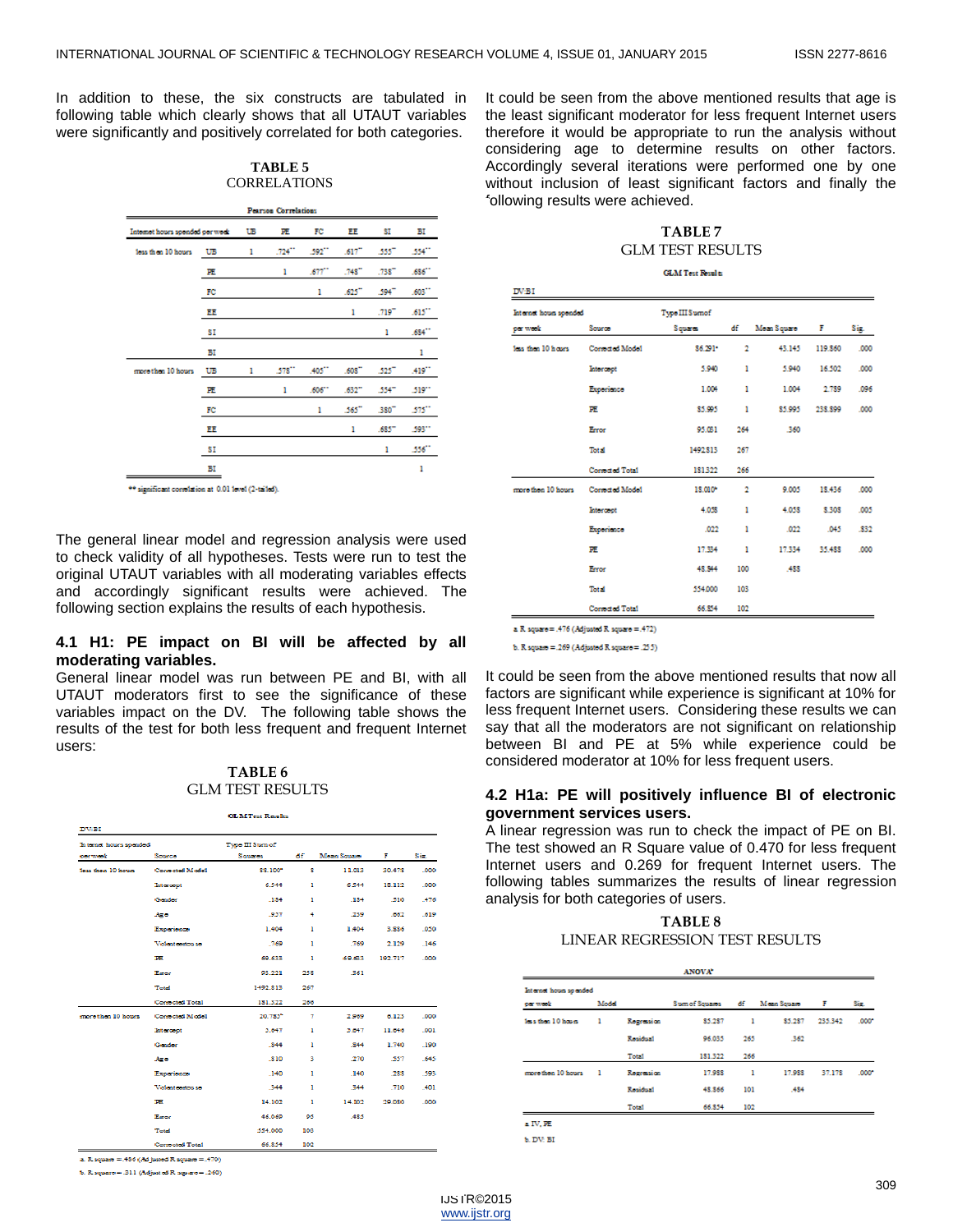#### **TABLE 9** COEFFICIENTS RESULTS

|                        |       |            | Coefficients"                |            |                                     |    |             |
|------------------------|-------|------------|------------------------------|------------|-------------------------------------|----|-------------|
| Internet hours spended |       |            | Unstandard ined Coofficients |            | <b>Standardized</b><br>Coofficients |    |             |
| per week               | Model |            | в                            | Std. Erson | Beta                                | ۰. | Siz.        |
| loss then 10 hours     | - 1   | (Constant) | .501                         | .118       |                                     |    | 4.252 .000  |
|                        |       | 匪          | .723                         | .047       | .686                                |    | 15.341 .000 |
| more than 10 hours     | - 1   | (Constant) | .749                         | .244       |                                     |    | 3.072 .003  |
|                        |       | 匪          | .612                         | .100       | .519                                |    | 6,097 .000  |

a. DV: BI

The direct effect of PE on BI was significant at p=.000; The R square value demonstrates that 47% of less frequent users behavioural intention to use electronic government services could be because of performance expectancy of the service. This direct effect result implies that PE has an impact on BI. The beta value is 0.723 which shows that PE strongly influences BI. This is true in accordance with UTAUT model as well therefore we can say that Behavioural Intention of less frequent Internet users to use electronic government services is strongly influenced by their perceived performance expectancy of electronic government services. It could also be seen from the above tables that the same holds true for frequent Internet users as well and for the PE also strongly influence BI. Therefore it could be implied that based on UTAUT model PE is one main determinant of BI of Internet users in their adoptability of electronic government services.

## **4.3 H2: EE impact on BI will be affected by all moderating variables.**

General linear model was run between EE and BI, with all UTAUT moderators first to see the significance of these variables impact on DV. The following table shows the results of the test for both less frequent and frequent Internet users:

| TABLE <sub>10</sub>     |
|-------------------------|
| <b>GLM TEST RESULTS</b> |

|                        |                            | <b>GLMTest Readts</b> |     |             |         |                  |
|------------------------|----------------------------|-----------------------|-----|-------------|---------|------------------|
| DV:BI                  |                            |                       |     |             |         |                  |
| Internet hours spended |                            | Two III Sum of        |     |             |         |                  |
| per week               | Source                     | Squares               | đf  | Mean Square | F.      | Siz.             |
| Sens them 10 Scopes    | Consected Middel           | 73.656*               | ×   | 9.207       | 22.063  | .000             |
|                        | Intercept                  | 13,329                | ٠   | 13.329      | 31.942  | 000 <sub>o</sub> |
|                        | Gender                     | 1.893                 | ٠   | 1.893       | 4.535   | .034             |
|                        | Ago                        | 1.697                 | 4   | .424        | 1.016   | .399             |
|                        | Experience                 | 1.379                 | ٠   | 1.379       | 3.304   | .070             |
|                        | Voluntements               | 1,137                 | ٠   | 1.137       | 2.725   | .100             |
|                        | <b>EE</b>                  | 55.189                | ٠   | 55.159      | 132.249 | 000              |
|                        | Earner                     | 107.665               | 258 | A17         |         |                  |
|                        | Total                      | 1492.813              | 267 |             |         |                  |
|                        | Corrected Total            | 181.322               | 266 |             |         |                  |
| monsthen 10 hours      | Consocted Model            | 25.94S*               | ÷,  | 3.707       | \$,609  | .000             |
|                        | Intercept                  | 6.202                 | ٠   | 6.202       | 14.403  | .000             |
|                        | Gender                     | .473                  | ٠   | $-473$      | 1.098   | .297             |
|                        | Ago                        | .343                  | з   | .114        | .266    | .850             |
|                        | Experience                 | .224                  | ٠   | .224        | .521    | .472             |
|                        | <b>Medium construction</b> | 1,117                 | ٠   | 1,117       | 2.594   | 111              |
|                        | EE                         | 19.266                | ٠   | 19.266      | 44.742  | .000             |
|                        | Eeroe                      | 40.906                | 95  | .431        |         |                  |
|                        | Total                      | 554,000               | 103 |             |         |                  |
|                        | <b>Corrected Total</b>     | 66.854                | 102 |             |         |                  |

a. R square = .406 (Ad justed R square = .388)

b. R square = .388 (Adjusted R square = .343)

It could be seen from the above mentioned results that age is the least significant moderator for less frequent Internet users therefore it would be appropriate to run the analysis without considering age to determine the results on other factors. Accordingly further iteration was performed without inclusion of least significant factors and finally the following results were achieved.

**TABLE 11** GLM TEST RESULTS

|  | <b>GLMTest Readt</b> |  |  |
|--|----------------------|--|--|

| Internet hours spended<br>ner week<br>Source |                    | Type III Sum of |     |             |         |      |
|----------------------------------------------|--------------------|-----------------|-----|-------------|---------|------|
|                                              |                    | Squares         | đ£  | Moan Square | F.      | Sis. |
| less then 10 hours                           | Corrected Medel    | 71.959*         | 4   | 17.990      | 43.099  | .000 |
|                                              | Intercopt          | 13.886          | ı   | 13.886      | 33.268  | .000 |
|                                              | Guider             | 1.660           | ı   | 1.660       | 3.977   | .047 |
|                                              | Experience         | 1.500           | ı   | 1,500       | 3.593   | .059 |
|                                              | Volent endouse     | 1.603           | ı   | 1.603       | 3.840   | .051 |
|                                              | EE                 | 56,876          | ı   | 56.876      | 136.257 | .000 |
|                                              | Eator              | 109.362         | 262 | .417        |         |      |
|                                              | Total              | 1492.813        | 267 |             |         |      |
|                                              | Corrected Total    | 181.322         | 266 |             |         |      |
| more than 10 hours                           | Cornected Medal    | 25,605*         | 4   | 6.401       | 15,208  | .000 |
|                                              | Intercopt          | 8.238           | ı   | 8.238       | 19.573  | .000 |
|                                              | <b>Guider</b>      | .700            | ı   | .700        | 1.664   | .200 |
|                                              | Experience         | .250            | ı   | .250        | .595    | .442 |
|                                              | Volent entities se | 1.272           | ı   | 1.272       | 3.022   | .085 |
|                                              | EE                 | 20.195          | ı   | 20.195      | 47.978  | .000 |
|                                              | Eator              | 41.249          | 98  | .421        |         |      |
|                                              | Total              | 554.000         | 103 |             |         |      |
|                                              | Cornected Total    | 66.854          | 102 |             |         |      |

b. R square = .383 (Adjusted R square = .358)

It could be seen from the above mentioned results that now all factors are significant while experience and voluntariness to use are significant at 10% for less frequent Internet users. Considering these results we can say only gender is the significant moderating variable for relationship between BI and EE at 5% while experience and voluntariness to use could be considered moderators at 10% for less frequent users.

## **4.4 H2a: EE will positively influence BI of electronic government services users.**

Linear regression was run between check the impact of EE on BI. The test showed an R Square value of 0.615 for less frequent Internet users and 0.593 for frequent Internet users. The following tables summarize the results of linear regression analysis for both categories of users.

| TABLE 12                       |
|--------------------------------|
| LINEAR REGRESSION TEST RESULTS |

| ANOVA                  |       |                   |                |     |                 |         |       |  |
|------------------------|-------|-------------------|----------------|-----|-----------------|---------|-------|--|
| Internet hours spended |       |                   |                |     |                 |         |       |  |
| our week.              | Model |                   | Sum of Squanos | df  | Moan Square     | я       | Sec.  |  |
| less than 10 hours     | ı     | Regression        | 68.534         | ı   | 68.534          | 161.023 | .000* |  |
|                        |       | Residual          | 112,733        | 265 | .426            |         |       |  |
|                        |       | Total             | 181.322        | 266 |                 |         |       |  |
| more then 10 hours     | 1     | <b>Regression</b> | 23,480         | ı   | 23,480          | 54.674  | .000* |  |
|                        |       | Residual          | 43.375         | 101 | A <sub>29</sub> |         |       |  |
|                        |       | Total             | 66.854         | 102 |                 |         |       |  |

a IV. EE **6. DV: BI** 

IJSTR©2015

www.ijstr.org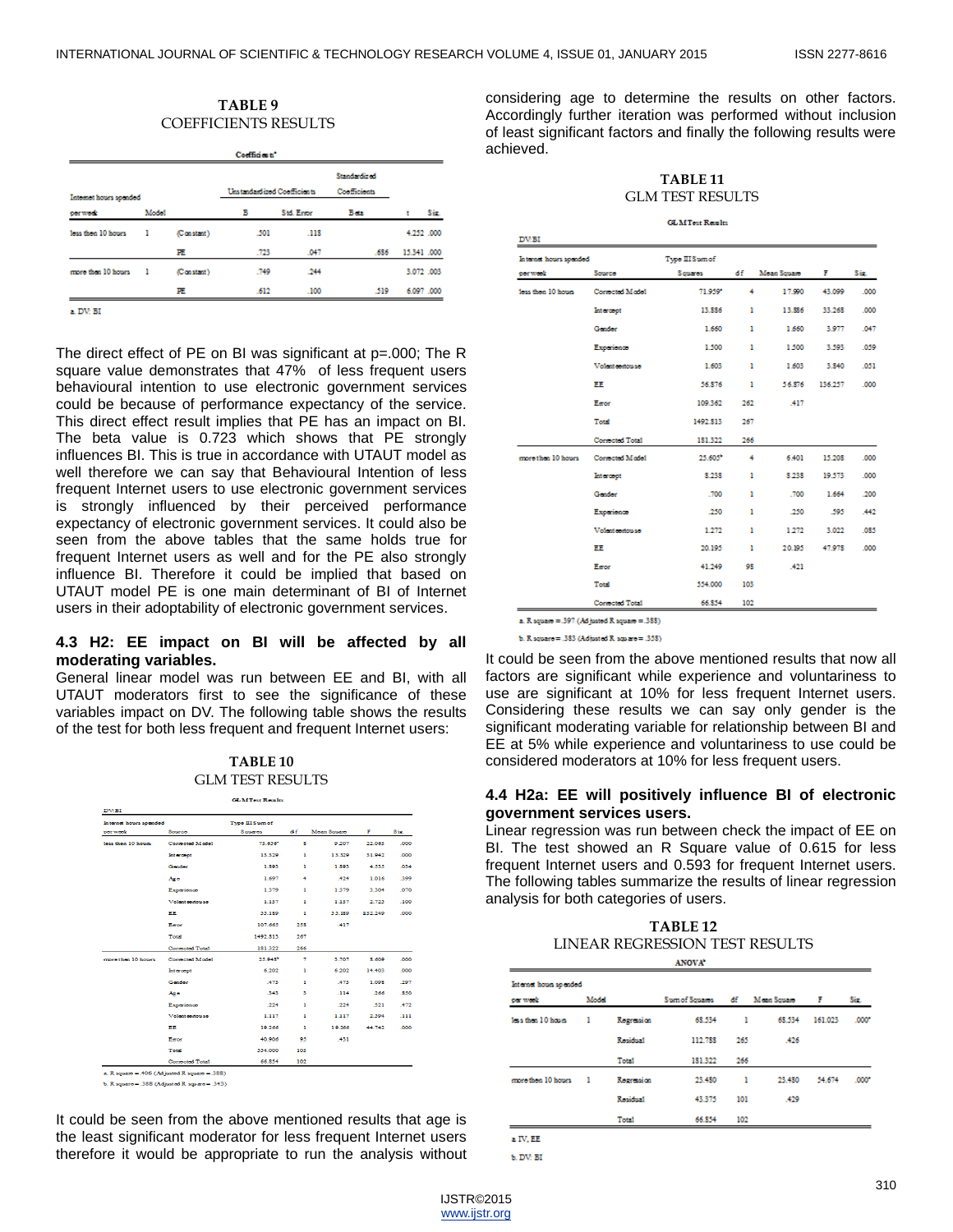| TABLE 13                    |  |
|-----------------------------|--|
| <b>COEFFICIENTS RESULTS</b> |  |

| Coefficients"          |       |            |                                    |            |                                     |        |      |
|------------------------|-------|------------|------------------------------------|------------|-------------------------------------|--------|------|
| Internet hours spended |       |            | <b>Unstandardized Conflicionts</b> |            | <b>Standardized</b><br>Coofficients |        |      |
| per week               | Model |            | в                                  | Std. Ersor | Beta                                | ŧ      | Sis. |
| loss then 10 hours     | ı     | (Constant) | .670                               | .128       |                                     | 5.220  | .000 |
|                        |       | ш          | .664                               | .052       | .615                                | 12,689 | .000 |
| more than 10 hours.    | - 1   | (Constant) | .798                               | .197       |                                     | 4.052  | .000 |
|                        |       | ш          | .644                               | .087       | .593                                | 7.394  | .000 |

 $\mathbf{a}, \mathbf{D} \mathbf{W}, \mathbf{B} \mathbf{I}$ 

The direct effect of EE on BI was significant at p=.000; The R square value demonstrates that 61.5% of less frequent users behavioral intention to use electronic government services could be because of effort expectancy of the service. This direct effect result implies that EE has an impact on BI. The beta value is 0.664 which shows that EE strongly influences BI. This is true in accordance with UTAUT model as well therefore we can say that Behavioral Intention of less frequent Internet users to use electronic government services is strongly influenced by their perceived effort expectancy required in using electronic government services. It could also be seen from the above tables that the same holds true for frequent Internet users as well and for the EE also strongly influence BI. Therefore it could be implied that based on UTAUT model EE is one main determinant of BI of Internet users in their adoptability of electronic government services.

## **4.5 H3: SI impact on BI will be affected by all moderating variables.**

General linear model was run between SI and BI, with all UTAUT moderators first to see the significance of these variables impact on DV. The following table shows the results of the test for both less frequent and frequent Internet users:

| TABLE 14         |
|------------------|
| GLM TEST RESULTS |

**GLMTest Reads:** 

| DV:BI                  |                        |                 |                |             |         |      |
|------------------------|------------------------|-----------------|----------------|-------------|---------|------|
| Internet hours spended |                        | Type III Sum of |                |             |         |      |
| per week.              | Source                 | Separes         | đf             | Moan Square | F       | Siz. |
| less then 10 hours     | Corrected Model        | 89.466*         | s              | 11.183      | 31.411  | .000 |
|                        | Intercept              | \$.744          | ı              | \$.744      | 24.561  | .000 |
|                        | Gender                 | 1.666           | ı              | 1.666       | 4.680   | 031  |
|                        | Ago                    | 1.154           | 4              | .289        | .811    | .519 |
|                        | Experience             | 1,649           | ı              | 1.649       | 4.632   | .032 |
|                        | Volent contou-so       | 1.361           | ı              | 1361        | 3.822   | .052 |
|                        | SI                     | 70,999          | ı              | 70.999      | 199.417 | .000 |
|                        | Eeor                   | 91.856          | 258            | .356        |         |      |
|                        | Total                  | 1492.813        | 267            |             |         |      |
|                        | Corrected Total        | 181.322         | 266            |             |         |      |
| more than 10 hours.    | Corrected Model        | 25.371*         | $\overline{7}$ | 3.624       | 8,300   | .000 |
|                        | <b>Intercoot</b>       | 8.772           | ı              | 8.772       | 20.089  | .000 |
|                        | Gender                 | -519            | ı              | .519        | 1,189   | .278 |
|                        | Ago                    | 1.541           | з              | .514        | 1.176   | .323 |
|                        | Experience             | -232            | ı              | .232        | .532    | .468 |
|                        | Volent engloss so      | 1.399           | ı              | 1.399       | 3.204   | .077 |
|                        | SI                     | 18,688          | ı              | 18.688      | 42.798  | .000 |
|                        | Earce                  | 41.483          | 95             | .437        |         |      |
|                        | Total                  | 554.000         | 103            |             |         |      |
|                        | <b>Corrected Total</b> | 66.854          | 102            |             |         |      |

a. R. square = .493 (Ad justed R. square = .478)

b. R square = .379 (Adjusted R square = .334)

It could be seen from the above mentioned results that age is the least significant moderator for less frequent Internet users therefore it would be appropriate to run the analysis without considering age to determine the significance of results on other factors. Accordingly further iteration was performed without inclusion of least significant factors and finally the following results were achieved.

## **TABLE 15** GLM TEST RESULTS

| Internet hours spended |                        | Two IIIS umof |     |             |         |      |
|------------------------|------------------------|---------------|-----|-------------|---------|------|
| per week               | Source                 | Squares       | đf  | Moan Souare | F       | Siz. |
| less than 10 hours.    | Corrected Model        | \$\$,312*     | 4   | 22.078      | 62.191  | .000 |
|                        | Intercept              | 8.258         | ı   | 8.258       | 23.262  | .000 |
|                        | Gonder                 | 1.582         | ı   | 1.582       | 4.456   | .036 |
|                        | Experience             | 1.657         | ı   | 1.657       | 4.668   | .032 |
|                        | Volentoertouse         | 1,648         | ı   | 1.648       | 4.643   | .032 |
|                        | ST                     | 73.228        | ı   | 73.228      | 206,275 | .000 |
|                        | Error                  | 93.010        | 262 | 355         |         |      |
|                        | Total                  | 1492.813      | 267 |             |         |      |
|                        | Corrected Total        | 181322        | 266 |             |         |      |
| more then 10 hours     | <b>Consected Model</b> | 23.830*       | 4   | 5.958       | 13.570  | .000 |
|                        | Intercept              | 8.866         | ı   | 8.866       | 20,195  | .000 |
|                        | Gooder                 | .988          | ı   | .988        | 2.251   | .137 |
|                        | Experience             | .351          | ı   | 351         | .800    | .373 |
|                        | Volentsertouse         | 1.909         | ı   | 1.909       | 4.349   | .040 |
|                        | ST                     | 18,420        | ı   | 18.420      | 41.956  | .000 |
|                        | Error                  | 43.024        | 93  | .439        |         |      |
|                        | Total                  | 554,000       | 103 |             |         |      |
|                        | Cornected Total        | 66.854        | 102 |             |         |      |

a R square = .487 (Adjusted R square = .479)

b. R square =  $.356$  (Adjusted R square =  $.330$ )

It could be seen from the above mentioned results that now all factors are significant at 5% for less frequent Internet users. Considering these results we can say gender, experience and voluntariness to use are the significant moderating variables for relationship between SI and BI at 5% for less frequent users.

## **4.6 H3a: SI will positively influence BI of electronic government services users.**

Linear regression was run between check the impact of SI on BI. The test showed an R Square value of 0.684 for less frequent Internet users and 0.556 for frequent Internet users. The following tables summarize the results of linear regression analysis for both categories of users.

| TABLE 16                       |
|--------------------------------|
| LINEAR REGRESSION TEST RESULTS |

| per week            | Model |                   | Sum of Squares | đE. | Mean Squano | я       | Sin.  |
|---------------------|-------|-------------------|----------------|-----|-------------|---------|-------|
| less than 10 hours. | ı     | <b>Regression</b> | 84.791         | ı   | 84.791      | 232.772 | .000* |
|                     |       | Residual          | 96.531         | 265 | .364        |         |       |
|                     |       | Total             | 181.322        | 266 |             |         |       |
| more then 10 hours  | - 1   | <b>Regression</b> | 20.698         | ı   | 20.698      | 45.292  | .000* |
|                     |       | Renichsal         | 46.156         | 101 | .457        |         |       |
|                     |       | Total             | 66.854         | 102 |             |         |       |

b. DV: B)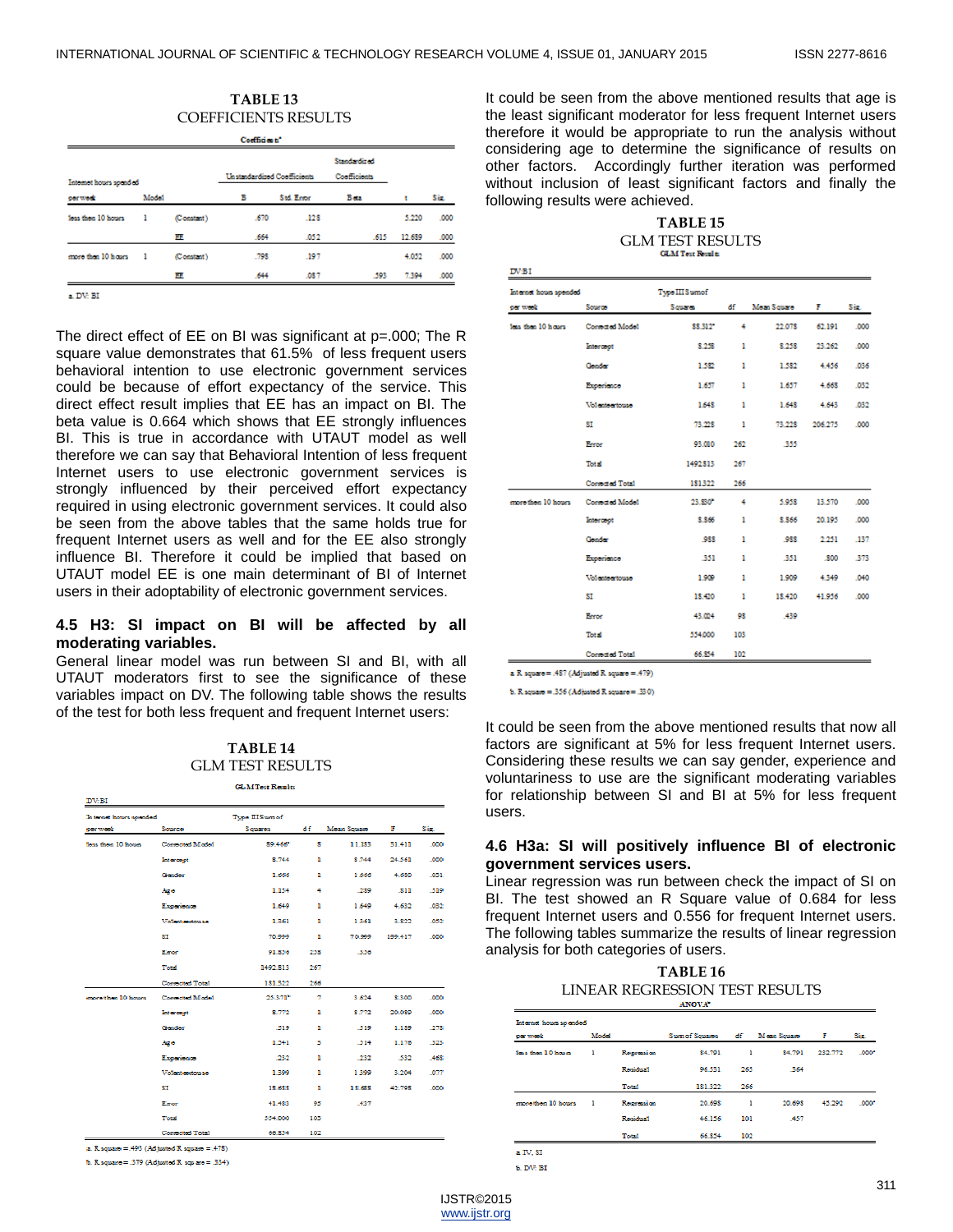## **TABLE 17** TABLE 17<br>
COEFFICIENTS RESULTS **TABLE 18**

|                        |       |                                    | Codfides to"                       |                                     |                     |        |      |
|------------------------|-------|------------------------------------|------------------------------------|-------------------------------------|---------------------|--------|------|
| Internet hours spended |       | <b>Unstandardized Coefficients</b> |                                    | Standardined<br><b>Confincionts</b> |                     |        |      |
| oor work               | Model |                                    | в                                  | Std. Erson                          | Beta                | ٠      | Sis. |
| loss then 10 hours     | ı     | (Constant)                         | .492                               | .119                                |                     | 4.141  | .000 |
|                        |       | ST                                 | .732                               | .048                                | 634                 | 15.257 | .000 |
| more than 10 hours     | ı     | (Constant)                         | .843                               | .209                                |                     | 4.041  | .000 |
|                        |       | SI                                 | -571                               | .085                                | .556                | 6.730  | .000 |
|                        |       |                                    | Coefficients'                      |                                     | Standardined        |        |      |
| Internet hours spended |       |                                    | <b>Unstandardized Conflicionts</b> |                                     | <b>Confricients</b> |        |      |
| per week               | Model |                                    | в                                  | Std. Erson                          | Beta                | ٠      | Siz. |
| less then 10 hours.    | ı     | (Constant)                         | .492                               | .119                                |                     | 4.141  | 000  |
|                        |       | ST                                 | .732                               | .048                                | 634                 | 15.257 | .000 |
| more than 10 hours     | ı     | (Constant)                         | 343                                | 209                                 |                     | 4.041  | 000  |
|                        |       | SI                                 | 571                                | .085                                | .556                | 6.730  | .000 |

 $*$  DV-RI

The direct effect of SE on BI was significant at p=.000; The R square value demonstrates that 68.4% of less frequent users behavioral intention to use electronic government services could be because of social influence on them. This direct effect result implies that SI has an impact on BI. The beta value is 0.732 which shows that SI strongly influences BI. This is true in accordance with UTAUT model as well therefore we can say that Behavioral Intention of less frequent Internet users to use electronic government services is strongly influenced by social influence on them. It could also be seen from the above tables that the same holds true for frequent Internet users as well and for the SI also strongly influences BI. Therefore it could be implied that based on UTAUT model SI is one main determinant of BI of Internet users in their adoptability of electronic government services.

## **4.7 H4: FC impact on UB of electronic government adoption will be affected by all moderating variables.**

General linear model was run between FC and UB, with all UTAUT moderators first to see the significance of these variables impact on DV. The following table shows the results of the test for both less frequent and frequent Internet users:

## GLM TEST RESULTS

**GLMTest Realts** 

| <b>DV:UB</b>                                       |                 |                            |     |                  |          |      |
|----------------------------------------------------|-----------------|----------------------------|-----|------------------|----------|------|
| Internet hours spended                             |                 | Two III Sum of             |     |                  |          |      |
| per week                                           | Source          | Signations <b>Services</b> |     | df Moan Square F |          | Siz. |
| loss then 10 hours                                 | Corrected Medel | 69.241*                    | s   | 8.655            | 20.149   | .000 |
|                                                    | Intercord       | 25.711                     | ı.  | 25.711           | 59.854   | .000 |
|                                                    | Gender          | 2.548                      | ı   | 2.548            | 5.932    | .016 |
|                                                    | Ago             | 2.212                      | 4   | .553             | 1.287    | .275 |
|                                                    | Experience      | .220                       | ı   | .220             | $.513 -$ | .474 |
|                                                    | Volent concuses | 2.475                      | ı.  | 2.475            | 5.761    | .017 |
|                                                    | FC              | 45.137                     | ı.  | 45.137           | 105.076  | .000 |
|                                                    | Eeroe           | 110.828                    | 258 | .430             |          |      |
|                                                    | Total           | 1587.444                   | 267 |                  |          |      |
|                                                    | Cornected Total | 180.070                    | 266 |                  |          |      |
| more than 10 hours Corrected Model                 |                 | 11.573*                    | 7   | 1.653            | 3.453    | .002 |
|                                                    | Intercept       | 17.007                     | ı.  | 17.007           | 35.518   | .000 |
|                                                    | Gender          | .033                       | ı   | .033             | .069     | .794 |
|                                                    | Ago             | 1.197                      | 3.  | .399             | .833     | .479 |
|                                                    | Experience      | .029                       | ı   | .029             | .060     | .808 |
|                                                    | Volent contouse | .614                       | ı   | .614             | 1.282    | .260 |
|                                                    | FC              | 9.299                      | ı   | 9.299            | 19.421   | .000 |
|                                                    | Eeroe           | 45.489                     | 95  | A79              |          |      |
|                                                    | Total           | 547.111                    | 103 |                  |          |      |
|                                                    | Corrected Total | 57.061                     | 102 |                  |          |      |
| a. $R$ square = .385 (Ad justed $R$ square = .365) |                 |                            |     |                  |          |      |

b. R square = .203 (Adjusted R square = .144)

It could be seen from the above mentioned results that experience is the least significant moderator for less frequent Internet users therefore it would be appropriate to run the analysis without considering experience to determine the results on other factors. Accordingly several iterations were performed one by one without inclusion of least significant factors and finally the following results were achieved.

## **TABLE 19** GLM TEST RESULTS

| Internet hours spended | Two III Sum of   |          |     |            |         |      |
|------------------------|------------------|----------|-----|------------|---------|------|
| corners'               | Source           | Squares  | df. | Mean Souze | F.      | Siz. |
| tess then 10 hours.    | Connected Model  | 66.896*  | з   | 22.299     | 51,819  | .000 |
|                        | <b>Intercept</b> | 32,972   | ı   | 32,972     | 76.622  | .000 |
|                        | Gender           | 2,640    | п   | 2,640      | 6.135   | .014 |
|                        | Volent endors se | 1.489    | ı   | 1,489      | 3.461   | .064 |
|                        | FC               | 48,969   | ٠   | 48,969     | 113,797 | .000 |
|                        | Earne            | 113, 174 | 263 | .430       |         |      |
|                        | Total            | 1587.444 | 267 |            |         |      |
|                        | Cornsched Total  | 180,070  | 266 |            |         |      |
| more than 10 hours     | Consected Model  | 10.375*  | з   | 3,458      | 7.334   | .000 |
|                        | intercopt        | 18.511   | ı   | 18.511     | 39.253  | .000 |
|                        | Gender           | .006     | ٠   | .006       | .014    | .907 |
|                        | Volent endots se | 1.027    | ı   | 1.027      | 2.178   | .143 |
|                        | FC               | \$,799   | ı   | \$.799     | 18,658  | .000 |
|                        | Earon            | 46.686   | 99  | .472       |         |      |
|                        | Total            | 547.111  | 103 |            |         |      |
|                        | Connected Total  | 57.061   | 102 |            |         |      |

a. R square =  $.372$  (Ad justed R square =  $.364$ )

b. R square =  $.182$  (Adjusted R square =  $.157$ )

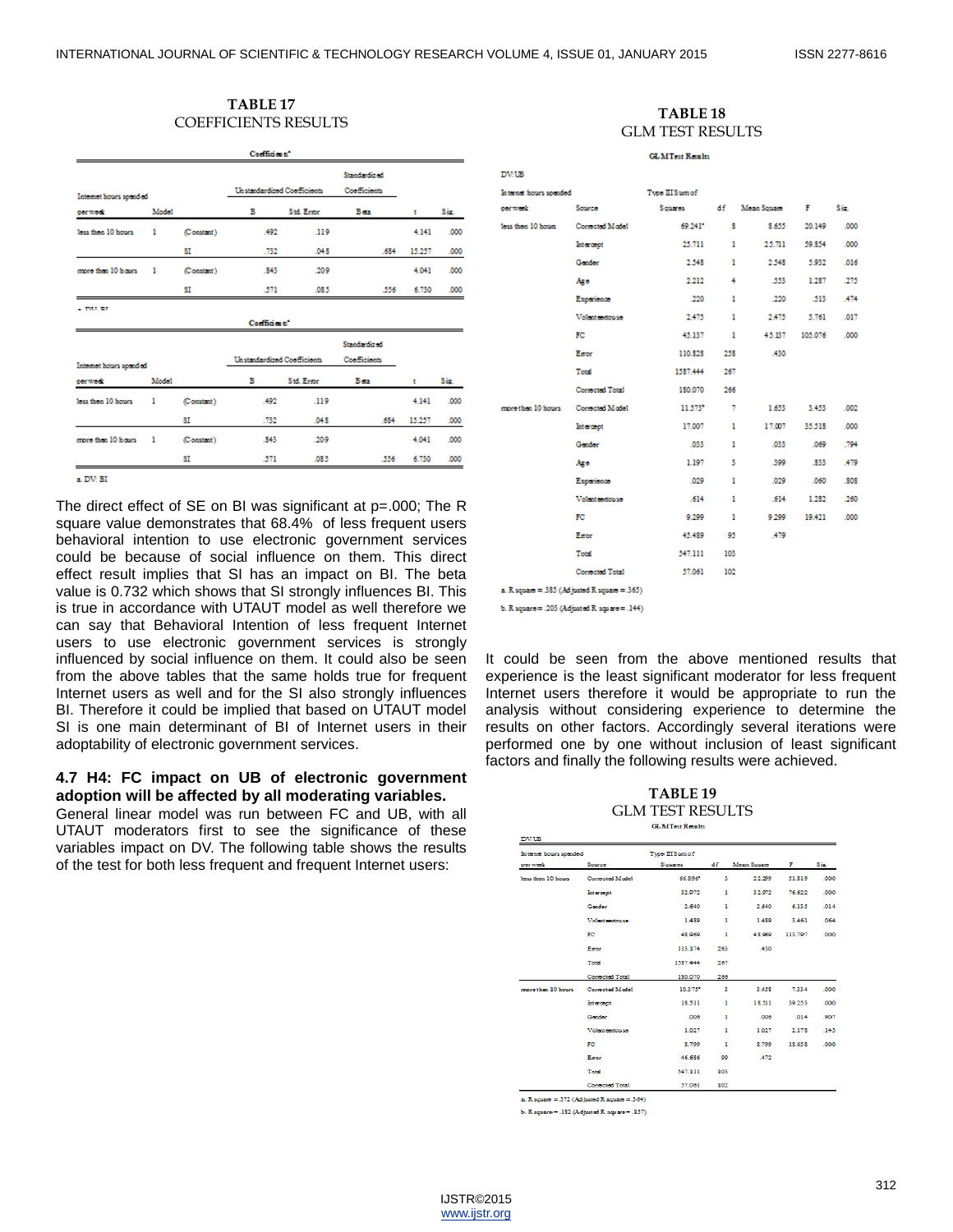It could be seen from the above mentioned results that now all factors are significant while voluntariness to use is significant at 10% for less frequent Internet users. Considering these results we can say only gender is the significant moderating variable for relationship between FC and UB at 5% while experience and voluntariness to use could be considered moderators at 10% for less frequent users.

## **4.8 H4a: FC will positively influence users UB of electronic government adoption.**

Linear regression was run between check the impact of FC on UB. The test showed an R Square value of 0.592 for less frequent Internet users and 0.405 for frequent Internet users. The following tables summarize the results of linear regression analysis for both categories of users.

| TABLE 20                       |
|--------------------------------|
| LINEAR REGRESSION TEST RESULTS |

| Internet hours spended |       |            |                |     |             |         |       |
|------------------------|-------|------------|----------------|-----|-------------|---------|-------|
| per week               | Model |            | Sum of Squases | đf  | Moon Square | F       | Say.  |
| less than 10 hours     | ı     | Regression | 63.112         | ı   | 63.112      | 142,997 | .000* |
|                        |       | Residual   | 116,958        | 265 | .441        |         |       |
|                        |       | Total      | 180.070        | 266 |             |         |       |
| more then 10 hours.    | - 1   | Regression | 9.347          | 1   | 9.347       | 19.786  | .000* |
|                        |       | Residual   | 47.714         | 101 | .472        |         |       |
|                        |       | Total      | 57.061         | 102 |             |         |       |

**EDV UB** 

## **TABLE 21** COEFFICIENTS RESULTS

| Internet hours spended |       | Unstandardized Coofficients |       | <b>Standardized</b><br>Coofficients |      |        |      |
|------------------------|-------|-----------------------------|-------|-------------------------------------|------|--------|------|
| per week               | Model |                             | в     | <b>Std. Erson</b>                   | Beta |        | Sir. |
| loss then 10 hours     | ı     | (Constant)                  | .969  | .118                                |      | 8.196  | .000 |
|                        |       | FC                          | 564   | .047                                | .592 | 11.958 | .000 |
| more than 10 hours     | - 1   | (Constant)                  | 1.309 | .208                                |      | 6.304  | .000 |
|                        |       | FC                          | .406  | .091                                | .405 | 4.448  | .000 |

a. DV: UB

The direct effect of FC on UB was significant at p=.000; The R square value demonstrates that 59.2% of less frequent users use behavior of electronic government adoptability could be because of facilitating conditions. This direct effect result implies that FC has an impact on UB. The beta value is 0.564 which shows that FC strongly influences UB. This is true in accordance with UTAUT model as well therefore we can say that use behavior of less frequent Internet users is strongly influenced by facilitating conditions available to them. It could also be seen from the above tables that the same holds true for frequent Internet users as well and for the FC also strongly influences UB. Therefore it could be implied that based on UTAUT model FC is one main determinant of UB of Internet users in their adoptability of electronic government services.

## **4.9 H5: BI will influence users UB of electronic government adoption.**

Linear regression was run between check the impact of BI on UB. The test showed an R Square value of 0.554 for less frequent Internet users and 0.419 for frequent Internet users. The following tables summarize the results of linear regression analysis for both categories of users.

## **TABLE 22.** LINEAR REGRESSION TEST RESULTS

| <b>ANOVA</b> *                     |       |            |                |     |             |         |       |  |
|------------------------------------|-------|------------|----------------|-----|-------------|---------|-------|--|
| Internet hours spended<br>per week | Model |            | Sum of Squares | đf  | Moon Souges | F       | Se.   |  |
| less than 10 hours                 | ı     | Regression | 55.330         | ı   | 55.330      | 117.546 | .000* |  |
|                                    |       | Residual   | 124.739        | 265 | A71         |         |       |  |
|                                    |       | Total      | 180,070        | 266 |             |         |       |  |
| more then 10 hours.                | ı     | Regression | 10.037         | ı   | 10.037      | 21.559  | .000* |  |
|                                    |       | Residual   | 47.024         | 101 | .466        |         |       |  |
|                                    |       | Total      | 57.061         | 102 |             |         |       |  |

a IV. BI **6. DV: UB** 

#### **TABLE 23.** COEFFICIENTS RESULTS المستعصبان

|                        |       |                             | _______ |              |      |        |      |
|------------------------|-------|-----------------------------|---------|--------------|------|--------|------|
|                        |       |                             |         | Standardized |      |        |      |
| Internet hours spended |       | Unstandardized Coofficients |         | Coofficients |      |        |      |
| perweek                | Model |                             | в       | Std. Erson   | Bota |        | Sis. |
| less then 10 hours     | ı     | (Constant)                  | 1.072   | .120         |      | 8.895  | .000 |
|                        |       | ΒΙ                          | .552    | .051         | .554 | 10.842 | .000 |
| more than 10 hours     | ı     | (Constant)                  | 1.339   | .194         |      | 6.916  | .000 |
|                        |       | вI                          | .387    | .083         | A19  | 4.643  | .000 |

a. DV: UB

The direct effect of BI on UB was significant at p=.000; The R square value demonstrates that 55.4% of less frequent users use behavior of electronic government adoptability could be because of their behavioral intention to use the service. This direct effect result implies that BI has an impact on UB. The beta value is 0.552 which shows that BI strongly influences UB. This is true in accordance with UTAUT model as well therefore we can say that use behavior of less frequent Internet users is strongly influenced by their behavioral intention to use electronic government services. It could also be seen from the above tables that the same holds true for frequent Internet users as well and for them BI also strongly influences UB. Therefore it could be implied that based on UTAUT model BI is one main determinant of UB of Internet users in their adoptability of electronic government services.

## **6. DISCUSSION AND CONCLUSION**

## **6.1 Findings**

It could be seen from our analysis that Performance Expectancy, Effort Expectancy and Social Influence all has positive effect on Behavioral Intention to use electronic government services upon less frequent Internet users as well as frequent Internet users. This validates the original UTAUT model for main determinants of Behavioral Intention. In addition to this the analysis also showed and validated that Facilitating Conditions are the main determinant of use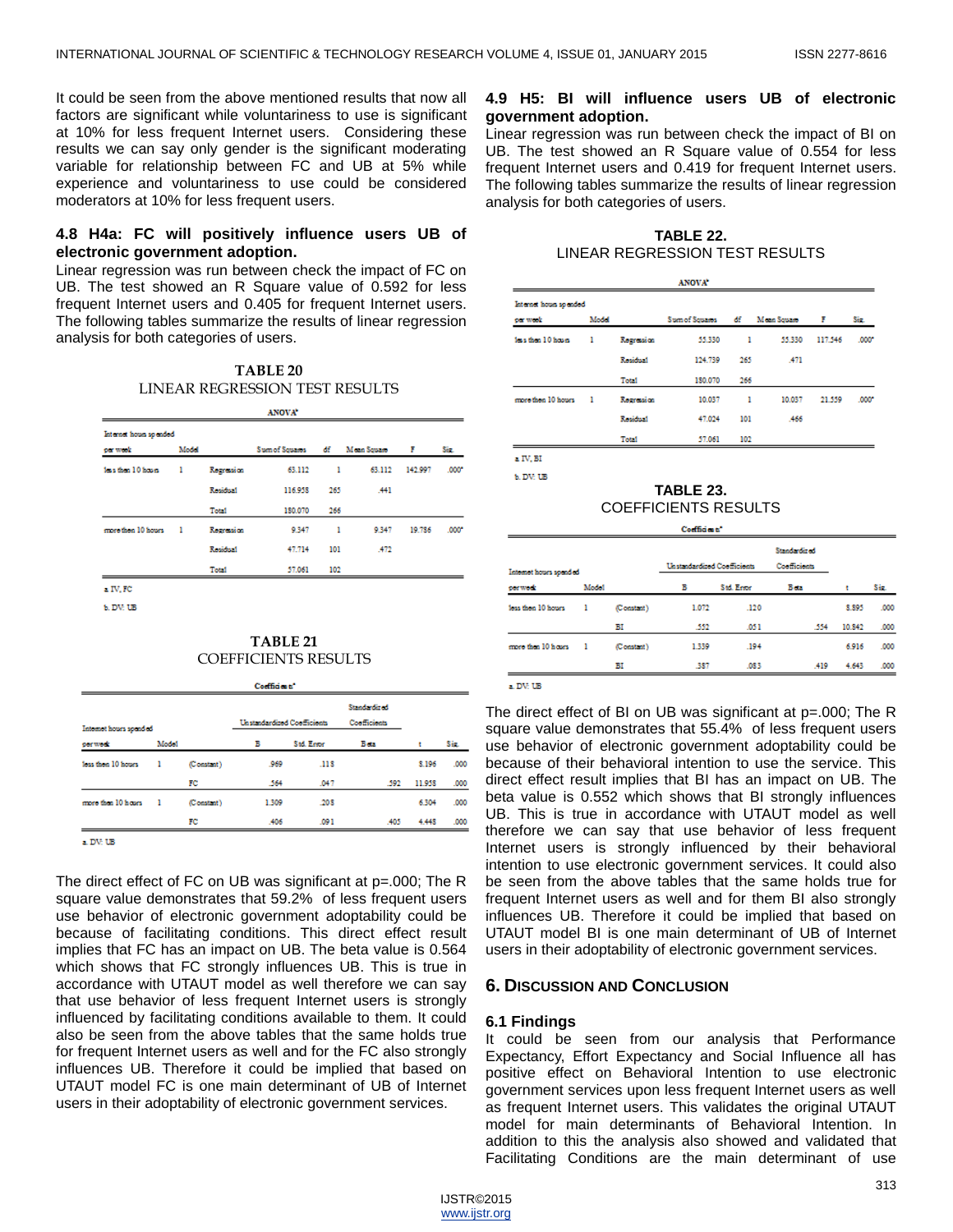behavior along with Behavioral Intention. It is also important that the findings showed that all four moderating variables together do not all together moderate any relationships of UTAUT model as per our proposed framework. The moderating effects significance on UTAUT relationships are summarized as follows:

**TABLE 25** MODERATING EFFECTS SIGNIFICANCE

| Relationship       | Significant Moderator at 5% | Significant Moderator at 10%     |
|--------------------|-----------------------------|----------------------------------|
| $PR \rightarrow B$ | Nome                        | Experience                       |
| RR-YRI             | Gender                      | Experience, Voluntariness to Use |
| $SI \rightarrow H$ | Gender                      | Experience, Voluntariness to Use |
| <b>FC-NIR</b>      | Gender                      | Voluntariness to Use             |
|                    |                             |                                  |

It is evident from the above table that only gender is the moderating variable for three relationships at 5% and all other UTAUT moderators does not play much role in our context for less frequent Internet users. Therefore, on the basis of the finding the UTAUT model may be revised for electronic government services as follows:



*Fig-2 Proposed UTAUT for e-office adoptability tests*

## **6.2 Implications**

This study provides both theoretical implications and policy implications for electronic government adoption among less frequent Internet users in Pakistan. The study shows that UTAUT model variables are used to check the adoption of electronic government services in Pakistan. The study provides practical support and validates the findings of previous research. Theoretically, the research shows that majority of the users are less frequent Internet users in Pakistan and all previous studies were done from frequent user's perspectives. So this study is of importance to cater the needs of less frequent users in electronic government adoptability by focusing on less frequent Internet users because if we focus them we would be able to drive a large number of populations towards use of electronic government services. Policy implications of this study implies that less frequent Internet users in Pakistan tend to agree with system performance requirements, system effort expectations and societal influence while having the behavioural intention to use these services. They also agree with the facilitating conditions requirements therefore the government must ensure that more

and more electronic government based applications and services may be introduced in the country while promoting the same through advertisement and word of mouth efforts. The government must focus on these factors while preparing, launching and operating electronic government services. Most importantly they should cater the gender difference and special programs and incentives may be started for females. The same efforts could lead less frequent Internet users to quickly adopt and gain most benefits of electronic government services. Lastly but not the least the study implies that experience, age or voluntariness to use does not impede the acceptance of electronic government services. Therefore policies must be made to encourage use of electronic government services in Pakistani nation as a whole with more focus towards female population.

## **6.3 Limitations and recommendations**

The research only considered less frequent Internet users which use Internet for less than 10 hours per week. This research study did not consider illiterate Pakistani citizens who do not know how to read or write at all. In addition to this the study was performed only in metropolitan area therefore its results could be applied to similar areas and might differ from village or remote areas. The study did not included factors like trust, security, education etc which may also affect the user acceptance levels towards technology adoption. It is recommended that efforts to proliferate use of electronic government services may started with a focus on needs of users which do not use Internet frequently because they are the majority of Internet users of the sample. For this purpose it is also recommended that special attention may be given to gender and tailored programs for females may be introduced. It is also recommended that technological factors of electronic government services may be studied. Moreover the study may be performed in other cities so that different cultural backgrounds of the country could be covered and a detailed comprehensive analysis could be performed so that results could be generalized to entire Pakistan. It is also suggested that qualitative perspectives may also be checked through qualitative studies in future. Future studies may be performed to determine perceptions of illiterate populations and some research may be performed while considering factors like trust, security, education etc which may also affect the user acceptance levels towards technology adoption in Pakistan.

## **REFERENCES**

- [1] Ahmad, Muhammad Ovais, Jouni Markkula, and Markku Oivo. "Factors influencing the adoption of egovernment services in Pakistan." In Proceedings of the 9th European, Mediterranean & Middle Eastern Conference on Information Systems. 2012.
- [2] Rehman, Mariam, Vatcharaporn Esichaikul, and Muhammad Kamal. "Factors influencing egovernment adoption in Pakistan." Transforming Government: People, Process and Policy 6, no. 3 (2012): 258-282.
- [3] Azjen, Martin Fishbein and Icek. Belief, Attitude, Intention, and Behavior: An Introduction to Theory and Research. London: Addison-Wesley Publishing Company, 1975.